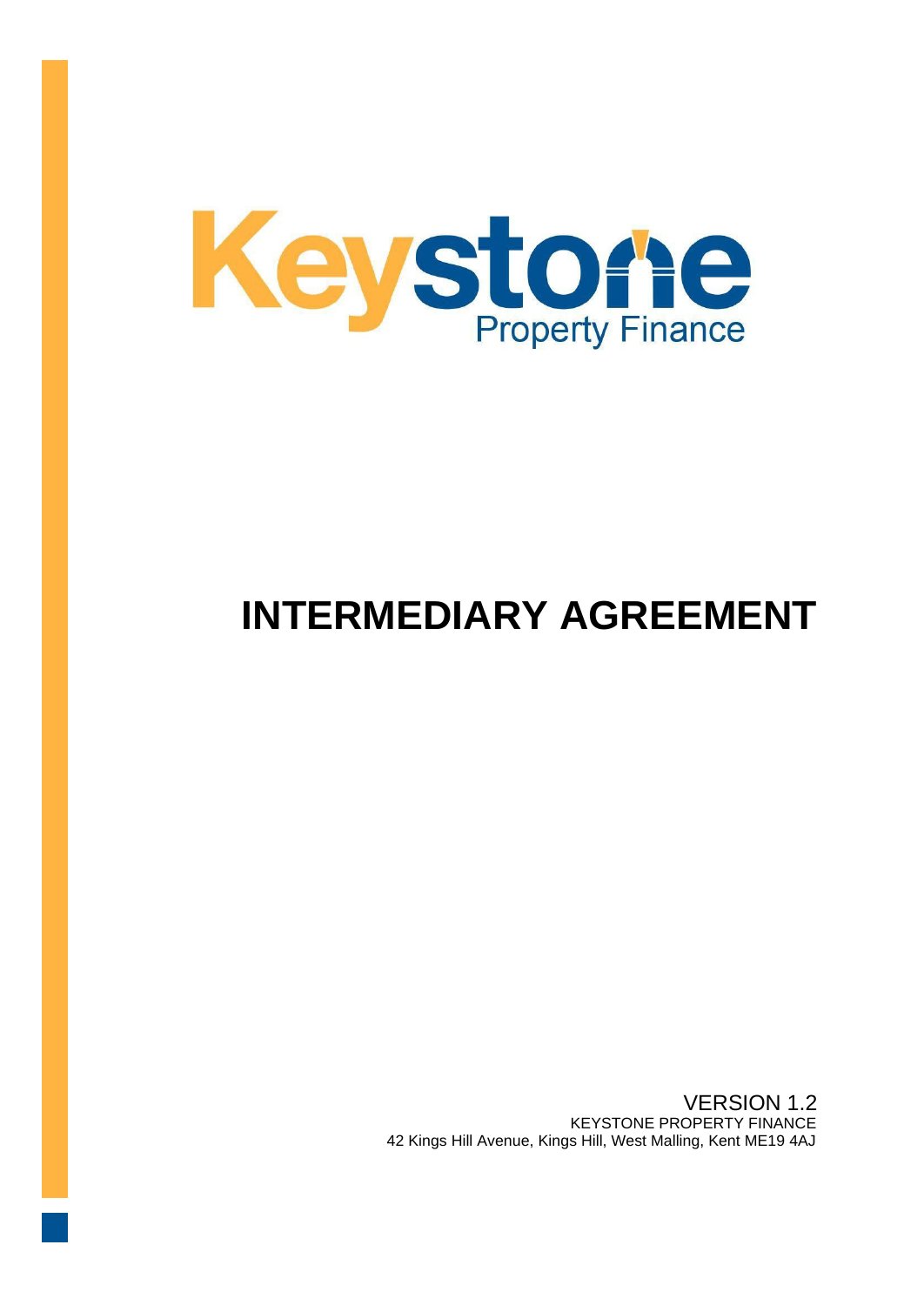# **Contents**

| $\perp$        |  |
|----------------|--|
| $\overline{2}$ |  |
| $\overline{3}$ |  |
| $\overline{4}$ |  |
| 5              |  |
| 6              |  |
| 7 <sub>1</sub> |  |
| 8              |  |
| 9              |  |
| 10             |  |
| 11             |  |
| 12             |  |
| 13             |  |
| 14             |  |
| 15             |  |
|                |  |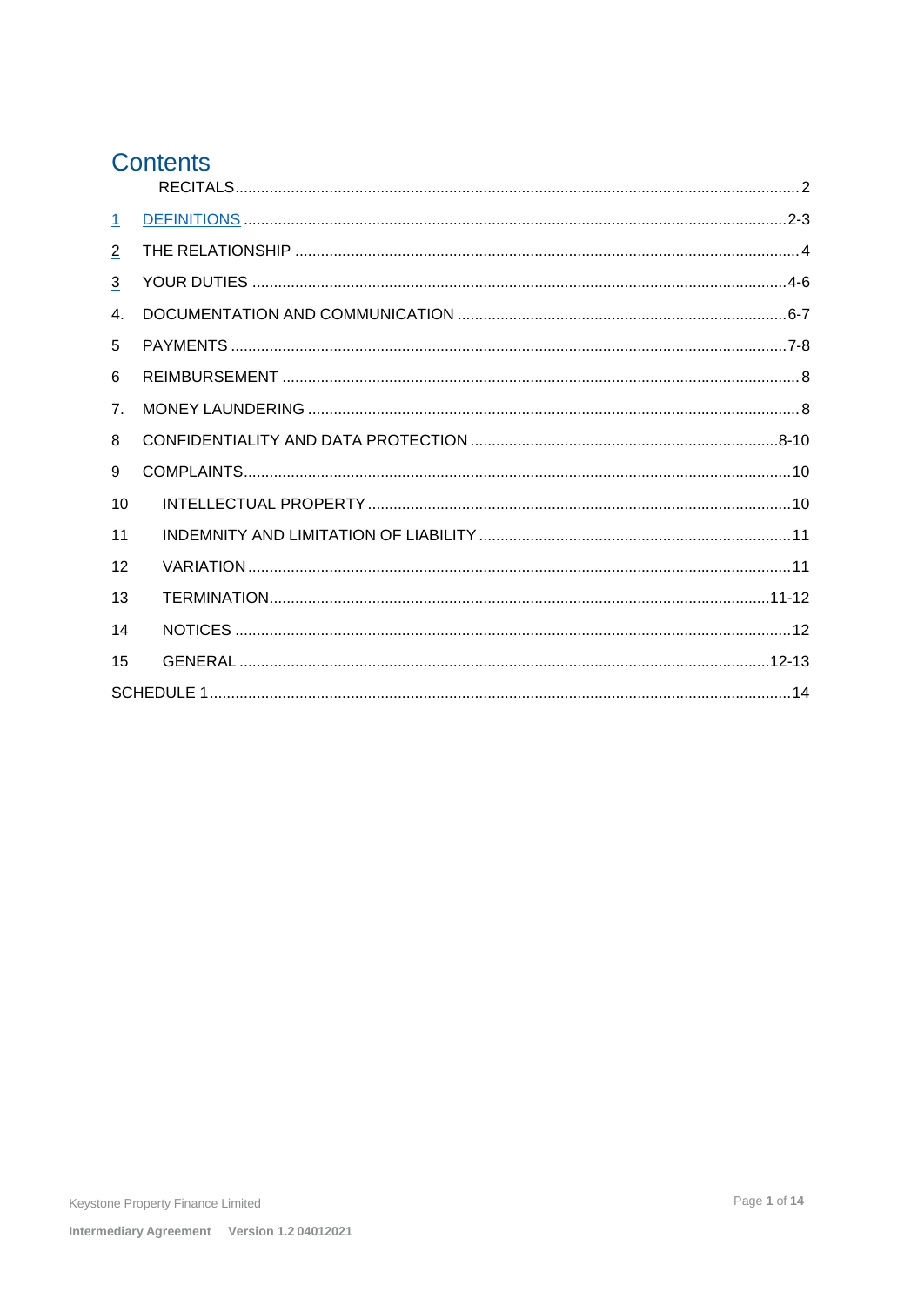**THIS INTERMEDIARY AGREEMENT** is made on the day of 2022 (the "Agreement") BETWEEN:

- 1. **Keystone Property Finance Limited** incorporated in England and Wales with company number 06262873 and having its registered office at 17 Kings Hill Avenue, Kings Hill, West Malling, Kent, ME19 4UA ("Keystone Property Finance" or the "Lender").
- 2. **(Limited / LLP)** registered in England and Wales **(**company number / partnership number**)** whose registered office is at

, the "Introducer" or "You".

# <span id="page-2-0"></span>**RECITALS**

- A. Keystone Property Finance Limited is a lender for Buy-to-Let mortgages to individuals, SPV and trading limited companies.
- B. The Introducer agrees that it will introduce and/or package mortgage applications by prospective customers to the Lender under the terms of this agreement.

# <span id="page-2-1"></span>**1 DEFINITIONS**

Except where the context otherwise requires, the following words and expressions shall have the following meanings in this Agreement:

| "Anti-Bribery Law"         | means any bribery, fraud, kickback, or other similar anti-corruption<br>law or regulation to which You are subject in relation to the<br>arrangements contemplated by these Terms (including without<br>limitation the Bribery Act 2010 and the Criminal Finances Act 2017);     |
|----------------------------|----------------------------------------------------------------------------------------------------------------------------------------------------------------------------------------------------------------------------------------------------------------------------------|
| "Applicant"                | means the applicant (or applicants where more than one applicant is<br>applying) for whom You are processing an Application                                                                                                                                                      |
| "Application"              | means any and all applications for a Mortgage Product submitted by<br>You on behalf of an Applicant;                                                                                                                                                                             |
| "Appointed Representative" | means a person who acts as an appointed representative in<br>accordance with Section 39 of the Financial Services and Markets Act<br>2000;                                                                                                                                       |
| "Confidential Information" | means all information of a confidential, non-public or proprietary<br>nature in respect of the business of either party and information<br>concerning either party's relationships with actual or potential<br>Applicants, customers or suppliers and the needs and requirements |

Keystone Property Finance Limited **Page 2** of 14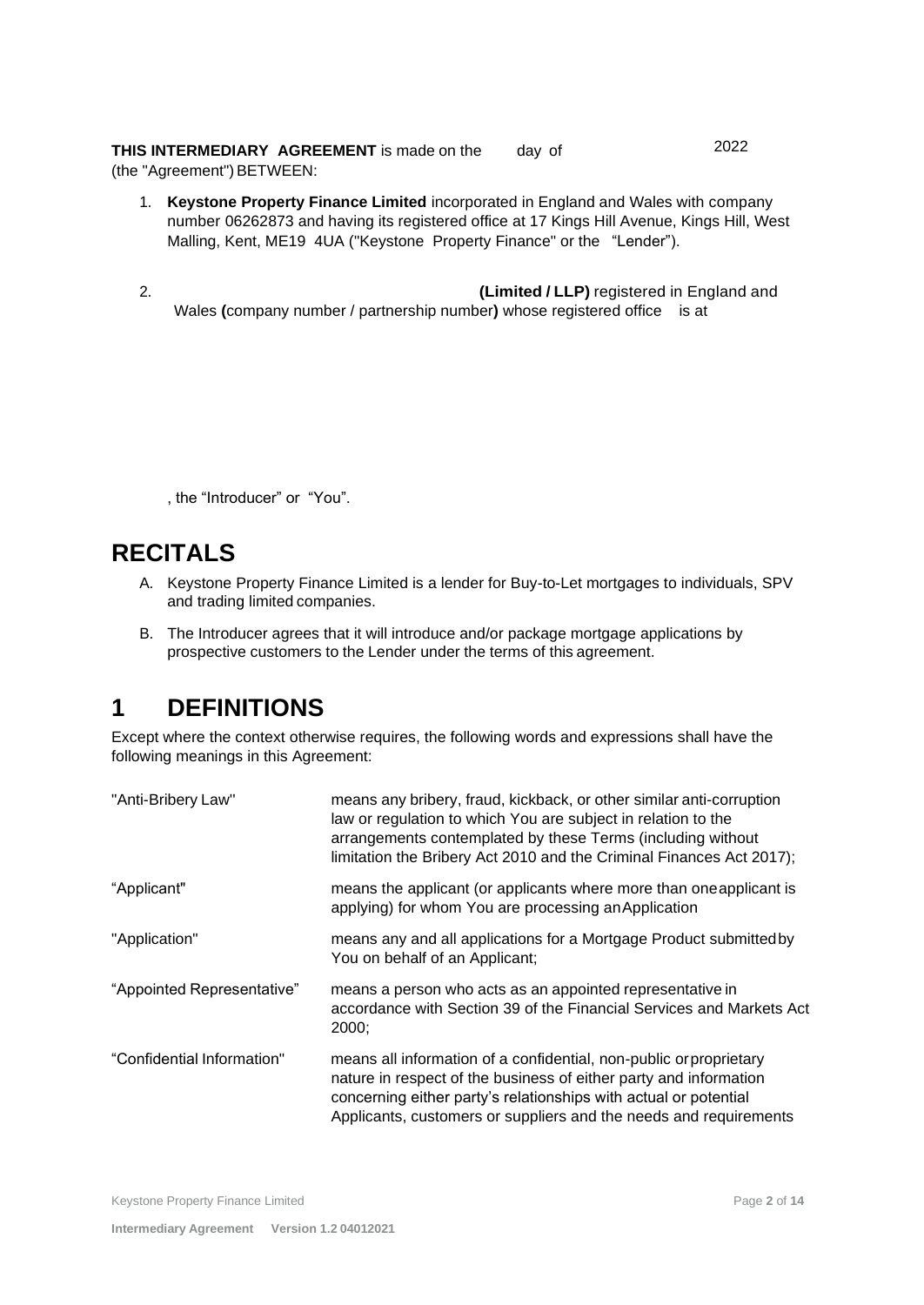|                                              | of such persons and any other information which, if disclosed, will be<br>liable to cause harm to Us;                                                                                                                                                                                                                                                                                                                                                                                                                                                                                                                                                                                                                                                                                                                                                                                                                          |
|----------------------------------------------|--------------------------------------------------------------------------------------------------------------------------------------------------------------------------------------------------------------------------------------------------------------------------------------------------------------------------------------------------------------------------------------------------------------------------------------------------------------------------------------------------------------------------------------------------------------------------------------------------------------------------------------------------------------------------------------------------------------------------------------------------------------------------------------------------------------------------------------------------------------------------------------------------------------------------------|
| "Data Protection Laws"                       | means all applicable laws and guidance relating to data protection,<br>the processing of personal data and privacy, including the Data<br>Protection Act 2018, the General Data Protection Regulation (EU)<br>2016/679), the Regulation of Investigatory Powers Act 2000, the<br>Telecommunications (Lawful Business Practice) (Interception of<br>Communications) Regulations 2000 (SI 2000/2699), the<br>ElectronicCommunications Data Protection Directive 2002/58/EC,<br>the Privacy and Electronic Communications (EC Directive)<br>Regulations 2003 (and all applicable laws which replace any of the<br>above, including the e- Privacy Regulation) and all applicable laws<br>and regulations relating to processing of personal data and privacy,<br>including where applicable the guidance and codes of practice<br>issued by the Information Commissioner (or the data protection<br>authority which replaces it); |
| "Data Security Incident"                     | (a) a breach of security leading to the accidental or unlawful<br>destruction, loss, alteration, unauthorised disclosure of, or access to,<br>personal data transmitted, stored or otherwise processed in relation<br>to these Terms; or                                                                                                                                                                                                                                                                                                                                                                                                                                                                                                                                                                                                                                                                                       |
|                                              | (b) a discovery or reasonable suspicion that there is a vulnerability in<br>any technological measure used to protect any personal data<br>processed in relation to these Terms that has previously been subject<br>to a breach within the scope of paragraph (a), which may result in<br>exploitation or exposure of that personal data; or                                                                                                                                                                                                                                                                                                                                                                                                                                                                                                                                                                                   |
|                                              | (c) any defect or vulnerability with the potential to impact the ongoing<br>resilience, security and/or integrity of systems processing personal<br>data in relation to these Terms;                                                                                                                                                                                                                                                                                                                                                                                                                                                                                                                                                                                                                                                                                                                                           |
| "FCA"                                        | means the Financial Conduct Authority or any successorbody;                                                                                                                                                                                                                                                                                                                                                                                                                                                                                                                                                                                                                                                                                                                                                                                                                                                                    |
| " UK General Data<br>Protection Regulation " | means the Data Protection Act (2018)                                                                                                                                                                                                                                                                                                                                                                                                                                                                                                                                                                                                                                                                                                                                                                                                                                                                                           |
| "Intellectual Property"                      | means any patent, copyright, registered design, unregistered design<br>right, trade mark or other industrial or intellectual property owned or<br>used by Us together with any current applications for any registrable<br>items of the foregoing;                                                                                                                                                                                                                                                                                                                                                                                                                                                                                                                                                                                                                                                                             |
| "Mortgage"                                   | means a completed mortgage loan made by Us to Applicants;                                                                                                                                                                                                                                                                                                                                                                                                                                                                                                                                                                                                                                                                                                                                                                                                                                                                      |
| "Mortgage Product"                           | means a mortgage product offered by Us to Applicants from time to<br>time;                                                                                                                                                                                                                                                                                                                                                                                                                                                                                                                                                                                                                                                                                                                                                                                                                                                     |
| "Payment"                                    | means any commission, charges or fees due to You from Us in<br>connection with Mortgages:                                                                                                                                                                                                                                                                                                                                                                                                                                                                                                                                                                                                                                                                                                                                                                                                                                      |
| "PRA"                                        | means the Prudential Regulation Authority, or any successor body;                                                                                                                                                                                                                                                                                                                                                                                                                                                                                                                                                                                                                                                                                                                                                                                                                                                              |
| "Services"                                   | means the services We provide to You in connection with<br>Applications;                                                                                                                                                                                                                                                                                                                                                                                                                                                                                                                                                                                                                                                                                                                                                                                                                                                       |
| "Terms"                                      | means these terms of business as amended, supplemented or<br>novated from time to time;                                                                                                                                                                                                                                                                                                                                                                                                                                                                                                                                                                                                                                                                                                                                                                                                                                        |
| "You and Your"                               | means the Introducer who has confirmed by submission of an                                                                                                                                                                                                                                                                                                                                                                                                                                                                                                                                                                                                                                                                                                                                                                                                                                                                     |
|                                              |                                                                                                                                                                                                                                                                                                                                                                                                                                                                                                                                                                                                                                                                                                                                                                                                                                                                                                                                |

Keystone Property Finance Limited **Page 3** of 14

 $\overline{\phantom{a}}$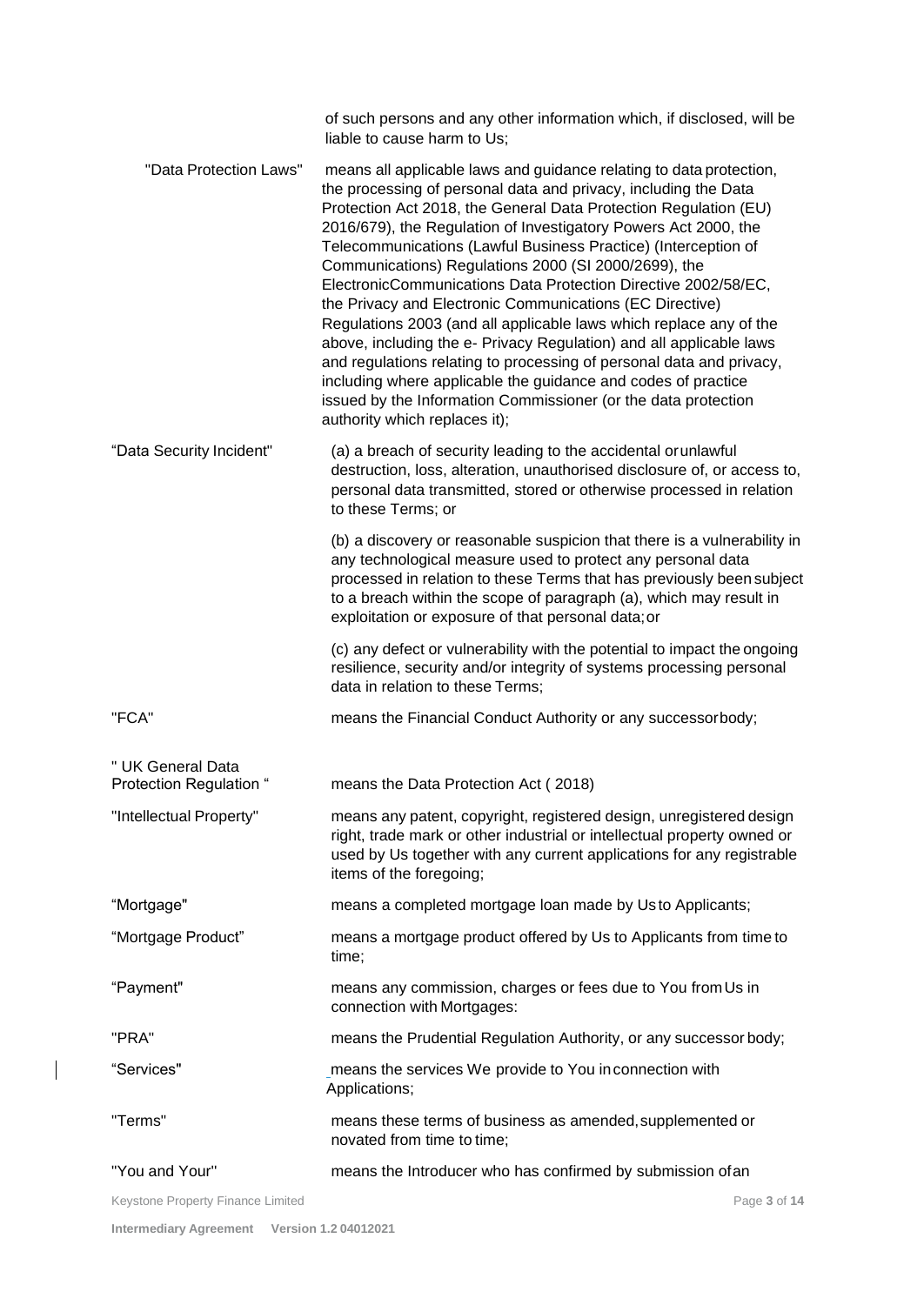Application (whether electronically or otherwise) that they accept these Terms;

"We", "Us", and "Our'' means Keystone Property Finance.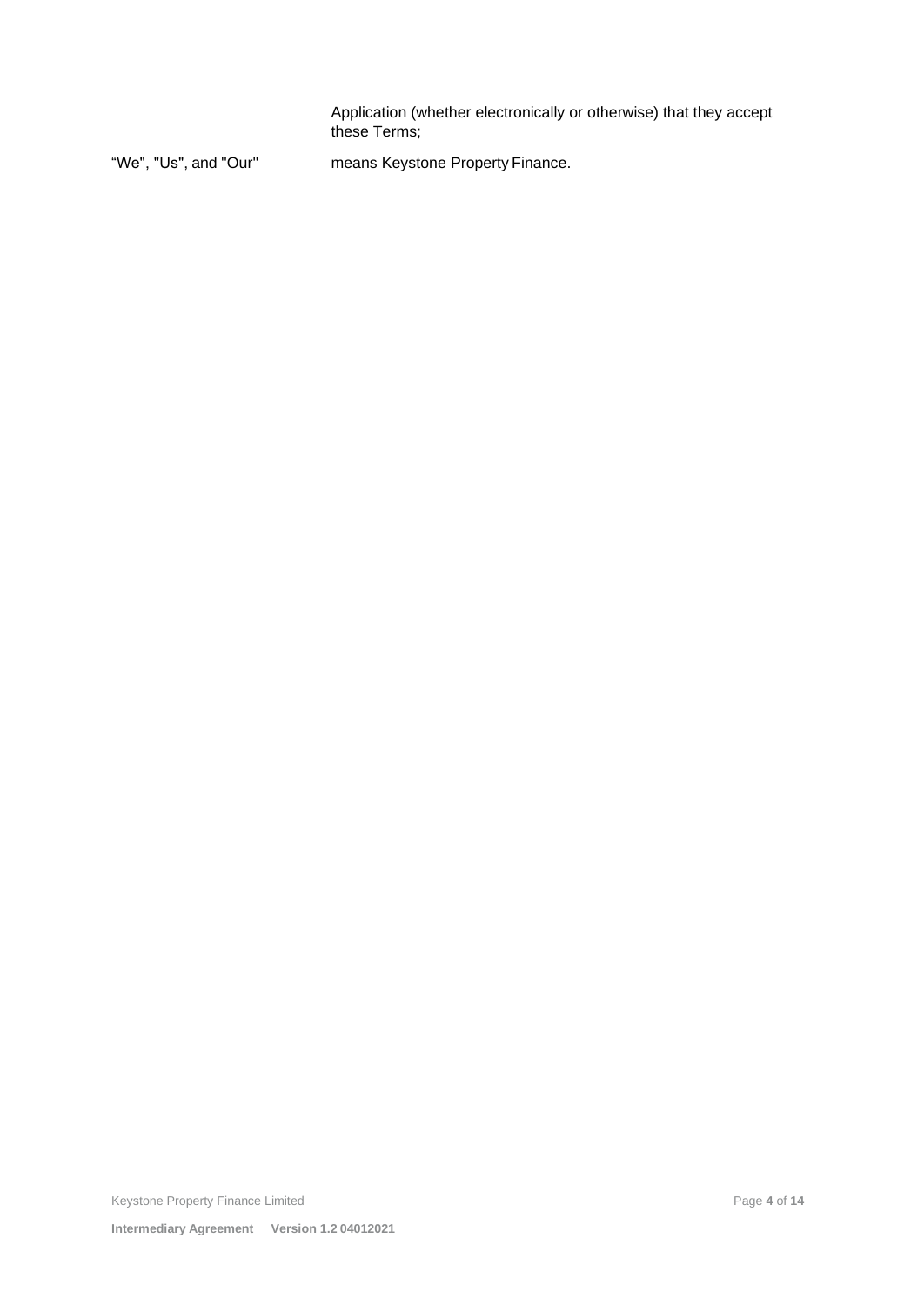# <span id="page-5-0"></span>**2 THE RELATIONSHIP**

- 2.1. These Terms set out the basis on which We accept Applications from You and govern the provision and use of the Services. These Terms supersede any previously issued terms of business between Us and You
- 2.2. We will only accept Applications if You hold all relevant authorisations, permissions or registrations for the purpose of carrying out Your business in accordance with these Terms.
- 2.3. Notwithstanding Clause 2.2, We reserve the right at Our sole discretion to declineall or any Applications and We are not required to give a reason for doingso
- 2.4. We may be required to report to the FCA and/or the PRA the basis on which business is conducted between You and the Applicant.
- 2.5. We may share the information You provide with fraud prevention agencies. If falseor inaccurate information is provided and suspected fraud is identified or You are suspected of knowingly submitting fraudulent mortgage Applications, We will notify fraud prevention agencies. We and others may also access and use any of this information to prevent fraud. Please contact Us if You want details of relevant fraud prevention agencies from whom We obtain and with whom We record information about You. You have a legal right to thesedetails
- 2.6. You are not, and may not purport or hold yourself out to be, Our agentunless specifically authorised in writing by Us
- 2.7. You are presumed to act on behalf of the Applicant throughout Your relationship with Us, as governed by these Terms, unless and until such time as We are advised otherwise.

## <span id="page-5-1"></span>**3 YOUR DUTIES**

- 3.1 You warrant, represent and undertake thatYou:
	- 3.1.1. will obtain the Applicant's authorisation to be their agent prior to submitting an Application to Us and You acknowledge that You may not submit Applications without such authorisation from theApplicant
	- 3.1.2. hold and will maintain all relevant legal, regulatory, and other authorisations necessary for carrying out Your business and for referring Applications to Us
	- 3.1.3. will conduct Your business in accordance with the requirements of all relevant applicable laws, regulations and requirements and guidance of any regulatory body (including without limit (i) any applicable Anti-Bribery Law and (ii) the FCA and/or PRA handbooks and (iii) any applicable guidance issued by the FCA and/or PRA from time to time). You will not by Your acts or omission do anything to cause Us to be in breach of any of thesame
	- 3.1.4. will not by Your acts or omission do anything to cause an unfairrelationship pursuant to Section 140A of the Consumer Credit Act 1974 to arise
	- 3.1.5. will act diligently and in good faith in all Your dealings with Us and the Applicants
	- 3.1.6. (without limiting the foregoing) have disclosed to each Applicant all Payments You will receive from Us in respect of that Applicant's Mortgage and obtained the Applicant's informed consent to such Payments;and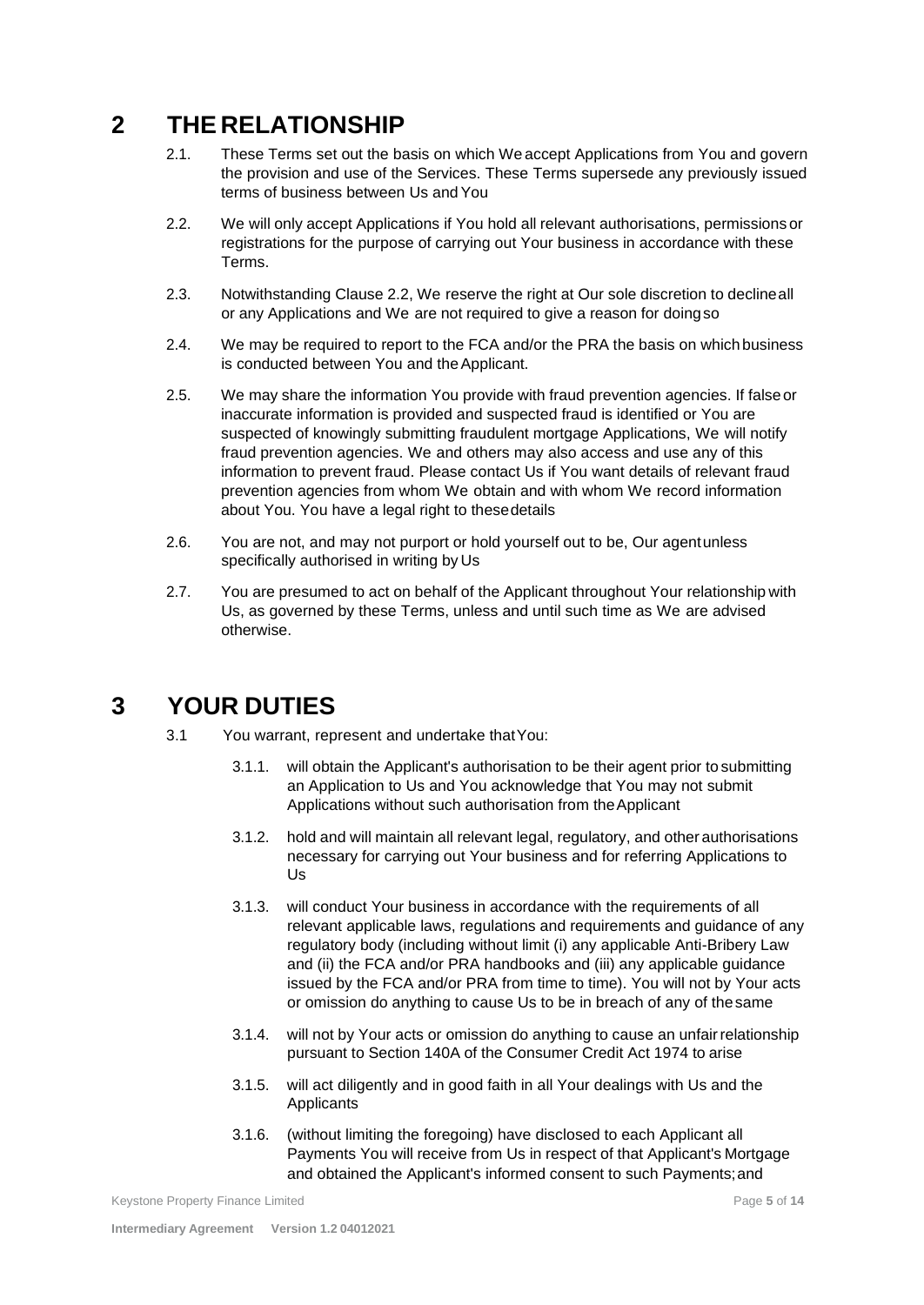- 3.1.7. that neither You nor any of Your employees, officers or owners have been charged with or convicted of any offence involving dishonesty or fraud or are subject to any investigation or enforcement action by the FCA and/or the PRA or any other regulatory body.
- 3.2. You further undertake:
	- 3.2.1. that during completion of an Application, You will make the Applicant aware of all declarations and statements that You make on their behalf (if any), explain any key information throughout the Application that will affect the Applicant, and where necessary obtain the Applicant's lawful consent to use of their information by Us including but not limited to information in relation to Our use of their personal data and the effects of credit scoring and credit checks which may be undertaken by Us in order to process an Application
	- 3.2.2. by completing and submitting an application to Us You are confirming your client has been advised of and agrees to their data being held and processed by Us and that they have been shown our privacypolicy
	- 3.2.3. to advise Us if You consider the Applicant to be vulnerable, including but not limited to lack of literacy or numeracy skills, physical disability, mental health problems, change in circumstance or lack of English language skills
	- 3.2.4. that You will maintain the confidentiality of any user name and password used by You in Our lT systems
	- 3.2.5. to act honestly and professionally and to use all due skill and care when acting for the Applicant, including (but not limited to) ensuring that the Application is suitable for the Applicant in cases where You advise on the same
	- 3.2.6. to use best endeavours to ensure that information provided to Us is true, accurate and complete in all materialrespects
	- 3.2.7. to keep all details of Applicants complete, accurate and up todate
	- 3.2.8. not to refer Applications to Us as a direct or indirect consequence of the activities of any person who does not hold any required authorisation, permission or registration from any relevant regulatoryauthority
	- 3.2.9. that You will promptly notify Us of any material matters relating to Your business (including without limit any matters affecting any authorisations You hold) and will promptly provide Us with any material information relating to Your business which We reasonably request from time totime
	- 3.2.10. will give us such access to Your business, books and records as We reasonably require to audit Your compliance with these Terms (subject to any legal obligation of confidentiality to third parties to the contrary) and to afford the same access to our auditors or regulators; and
	- 3.2.11. that You will not seek to entice any of Our employees (or agents) to enter into Your employment or agency during the term of this agreement or for a period of 12 months thereafter.
- 3.3. You agree to inform Us immediately in writingif:
	- 3.3.1. You cease to act on behalf of anApplicant
	- 3.3.2. any of Your authorisations, registrations or permissions needed to conduct all, or part of Your business lawfully are not current or are believed to be in jeopardy, or where applicable where You cease to be an Appointed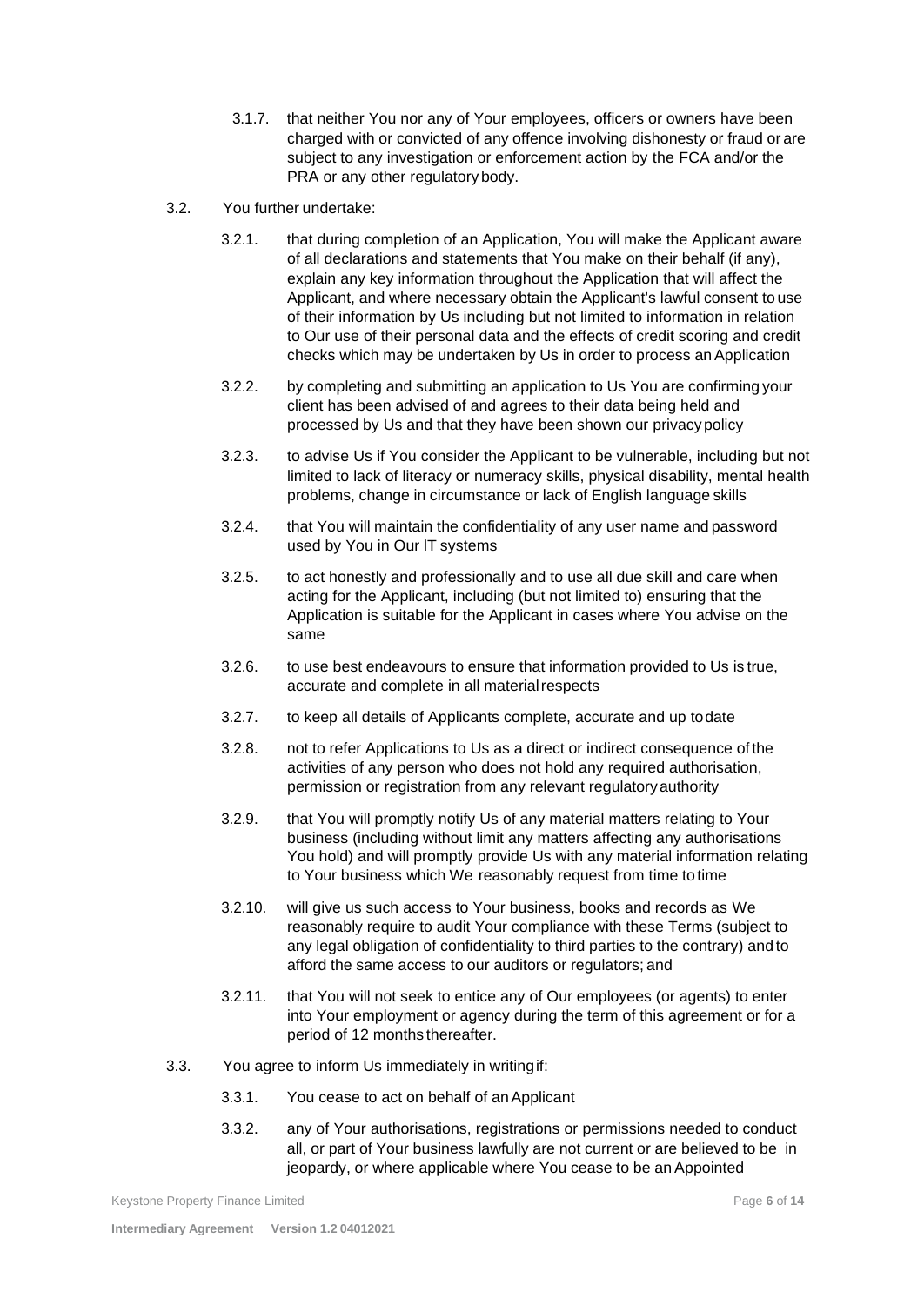Representative, or if You are the subject of any enforcement action by the FCA and/or PRA

- 3.3.3. any of Your details change, including contact details, registered or correspondence address or bankdetails
- 3.3.4. You become aware of any unauthorised use of any username or password
- 3.3.5. You become aware of or believe that any information provided in or as part of an Application is or may become untrue or incomplete; or
- 3.3.6. You commit a material breach of any relevant laws or regulations or these Terms.
- 3.4 You will maintain professional indemnity insurance with a reputable insurer which must be for a minimum amount of £1million.
- 3.5 You undertake that if You receive an Application that has been referred to You by a third party introducer (the "Third Party") you confirm that You have an agreement in writing providing that the Third Party shall comply with the requirements of this clause 3 and also the clauses 7,8, 9 and 10 below.

# <span id="page-7-0"></span>**4. DOCUMENTATION ANDCOMMUNICATION**

- 4.1. You will pass on immediately to Us or the Applicant as applicable, without amendment (unless otherwise agreed by Us), any documentation which is either supplied by Us for the benefit of or completion by the Applicant or provided by the Applicant in relation to the Application. You will advise Us of all material facts known by or divulged to You in relation to business undertaken or to be undertaken with Us.
- 4.2. Without limiting your other obligations, You will pass on to Us all the necessary information and independently verifiable evidence that the Applicant needs toprovide to enable Us to assess affordability of theMortgage.
- 4.3. You acknowledge that We may send communications directly to theApplicant.
- 4.4. All books and documents, computer hardware and software and any other items of property belonging to Us and in Your possession or under Your control must at all times be available to Us for inspection and be delivered in good condition (allowing for fair wear and tear) to Us on demand. All material supplied by Us shall remain Our property and You will only use such materials for the sole purpose of fulfilling Your obligations under these Terms.
- 4.5. You will not produce or distribute any documentation (unless supplied by Us for distribution) containing Our name, logos or Our trade marks without Our prior written consent.
- 4.6. You will ensure that Our latest literature (as provided by Us to You from time to time) is used and You will destroy out of date stocks.
- 4.7. Other than by using the standard material supplied by Us for the purpose of performing Your obligations under these Terms, You must not publish, circulate, issue or release any advertisement or literature relating to Our business or Us or make use of Our name or logo or that of any of Our subsidiaries or affiliates or associated companies without previous written authorisation fromUs.
- 4.8. You will not sign or amend any documents or policies on Our behalf nor make any statements or promises or representations of any kind whether written or oral which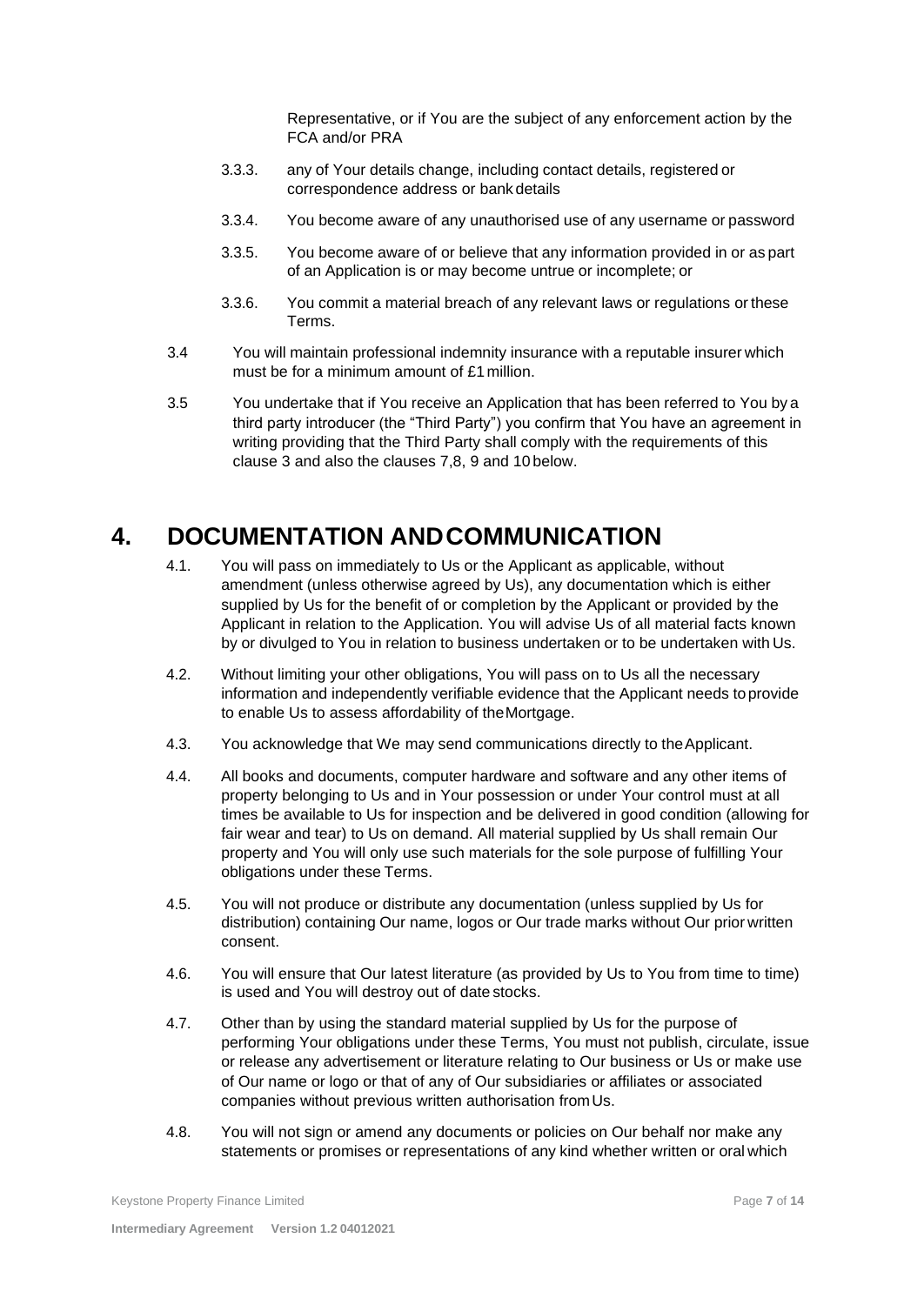bind or purport to bind Us. You will not hold Yourself out as having authority to make any such representation.

- 4.9. Where You request Us to provide You with data relating to Your Applicants and book of business, including for the purposes of reconciling the data We hold with the data You hold, We reserve the right to charge You for Our reasonable administrationcosts incurred in providing this data.
- 4.10. Use of any online facilities supplied by Us will be subject to Our website terms of use and any other online terms and conditions displayed within such website in respect of such facilities.
- 4.11. Email communications are not necessarily secure, and We accept no liabilityfor any interception of or change to suchcommunication.

#### <span id="page-8-0"></span>**5 PAYMENTS**

- 5.1. We will pay to You (directly or via any other party if We have made other arrangements to do so) any Payments due to You on the terms and at the rates set by Us from time to time or any other terms and rates separately agreed in writing between Us and You. Unless We have agreed otherwise We will make any Payments into the account, details of which You have provided Us with. A note of the terms and rates applicable at any time shall be available on request. We may change the rates of Payments without notice to You but confirm that any such new rates will only apply to Applications submitted by You after We notify You of such newrates.
- 5.2. We may specify the amount of any Payment that We have agreed to pay You on our product literature and in any illustration, offer or other document supplied to an Applicant.
- 5.3. If We have made arrangements to make any Payments to a third party (for examplea Mortgage club or network of which you are a member) then you agree that We can discharge our obligation to make a Payment to You by paying the relevant third party. If that third party fails to make payment to You We have no liability for their failing to do so.
- 5.4. You acknowledge that prior to any business being undertaken by You under these Terms, Weprovided You with details of the initial rates applicable for Payments.
- 5.5. We will cease making any Payments to Youif:
	- 5.5.1. We are notified in writing, or it is reasonable to infer, that You are nolonger validly acting on behalf of the Applicant;or
	- 5.5.2. We are prevented from making Payments by the operation of any law or regulation; but the provisions of this Clause 5.5.2. does not apply to Payments already accrued to You to the extent that We are permitted by law to make such Payments.
- 5.6. Payments will be inclusive of value added tax (or any other sales tax as may be in forcefrom time to time) as applicable.
- 5.7. We reserve the right to suspend all Payments in the event You enter into a voluntary arrangement, are the subject of bankruptcy or liquidation proceedings, have a receiver or administrator appointed over any assets, cease to hold any relevant material regulatory authorisation or are charged with or convicted of any offence involving fraud or dishonesty. If We exercise this right We may hold on to the Payments until We have a clear direction from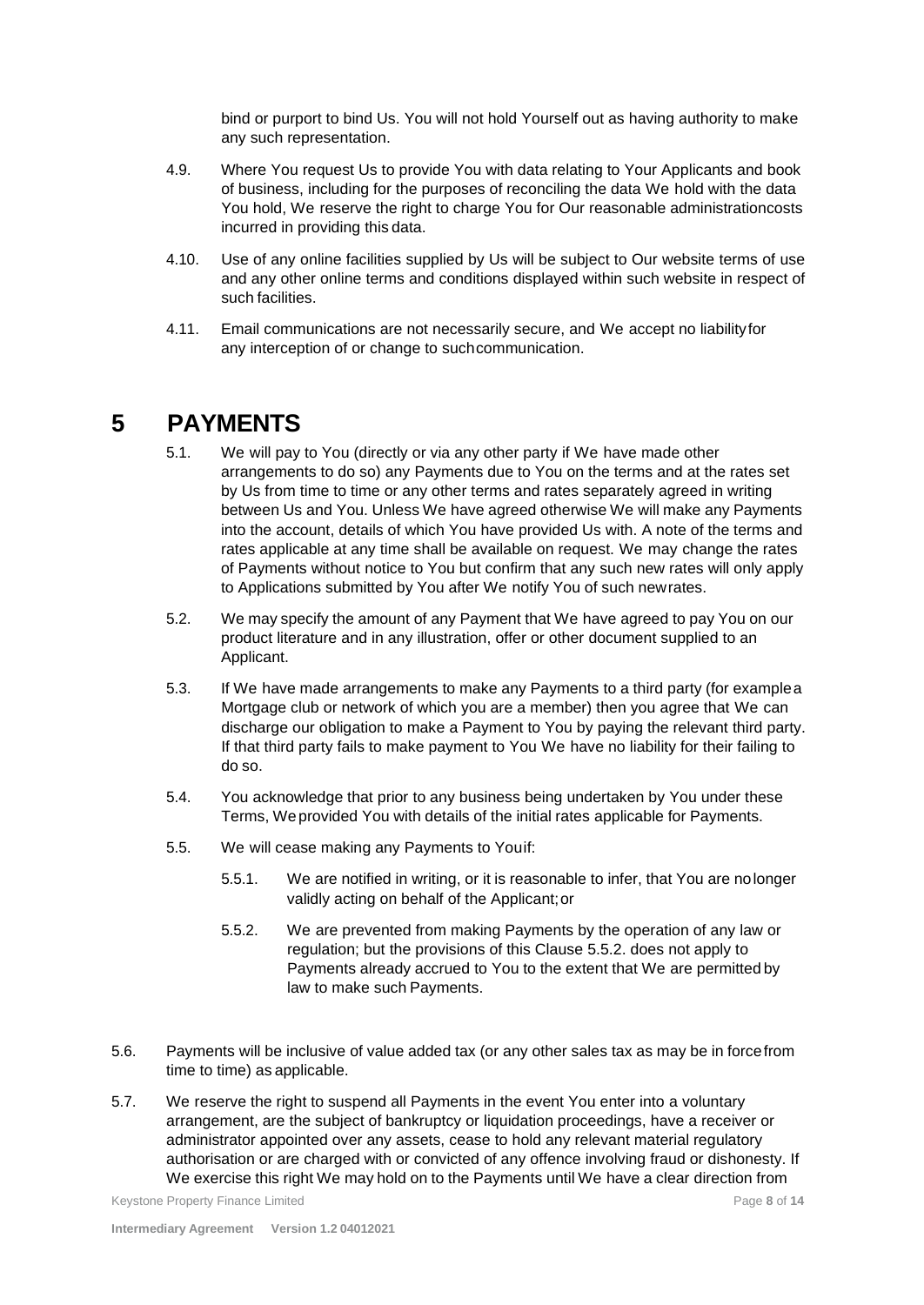the courts or any relevant insolvency practitioner appointed as to whom We must make such payment. Suspension is without prejudice to Our rights to set off under these Terms or at law. The foregoing references to You includes any of Your directors or partners.

- 5.8. We will not make any Payment to You in respect of any Application which has beenfraudulent or does not proceed to completion or where We become aware You are in material breach of these Terms in respect of such Application.
- 5.9 We will pay the Payments due to You no later than three working days after completionof the Mortgage Product.

#### <span id="page-9-0"></span>**6 REIMBURSEMENT**

- 6.1. You will reimburse Us forthwith upon demand the amount of anyPayments:
	- 6.1.1 made by Us to You in error (and You shall promptly notify Us of the same);
	- 6.1.2 made by Us which relates to any Application in respect of which You are materially in breach of these Terms, where the Application has been fraudulent or where completion has been delayed or does not occur.
- 6.2. Any sums due from or payable by You shall be recoverable by Us under any account with Us regardless of the type of business for which the account is held. Any sums due from You to Us may be deducted from any sums owed or which become owing by Us to You.
- 6.3. Exercise by Us of Our rights under this Clause 6 shall be without prejudice to any other rights or remedies available to Us under these Terms or otherwise available to Us.

# <span id="page-9-1"></span>**7. MONEY LAUNDERING**

- 7.1. You undertake that:
- 7.1.1. evidence of the identity of all Applicants introduced by You, and/or Agent shall be obtained and recorded (prior to the placing of business with Us) under procedures maintained by You in accordance with the provisions of the UK Money Laundering Regulations 2007 (and all Directives, Regulations, Rules and Guidance Notes issued in substitution, amendment or addition thereto) and any of Our requirements from time to time notified to You; and
- 7.1.2. You will identify any third parties and, without limiting the obligations in Clause 7.1.1 above, will forward to Us with the documents for the Application such duly completed forms relating to verification of third party identity as We may require from time totime.

# <span id="page-9-2"></span>**8 CONFIDENTIALITY AND DATAPROTECTION**

- 8.1. When You submit an Application to Us under these Terms this will constitute Processing personal data. The purpose of this clause 8 is to set out the roles that You and We perform in respect of that personaldata.
- 8.2. Any reference in these Terms to "data controller or controller'', "data processor or processor", "data subjects", "personal data", "process", "processed", "processing"and

Keystone Property Finance Limited **Page 9** of 14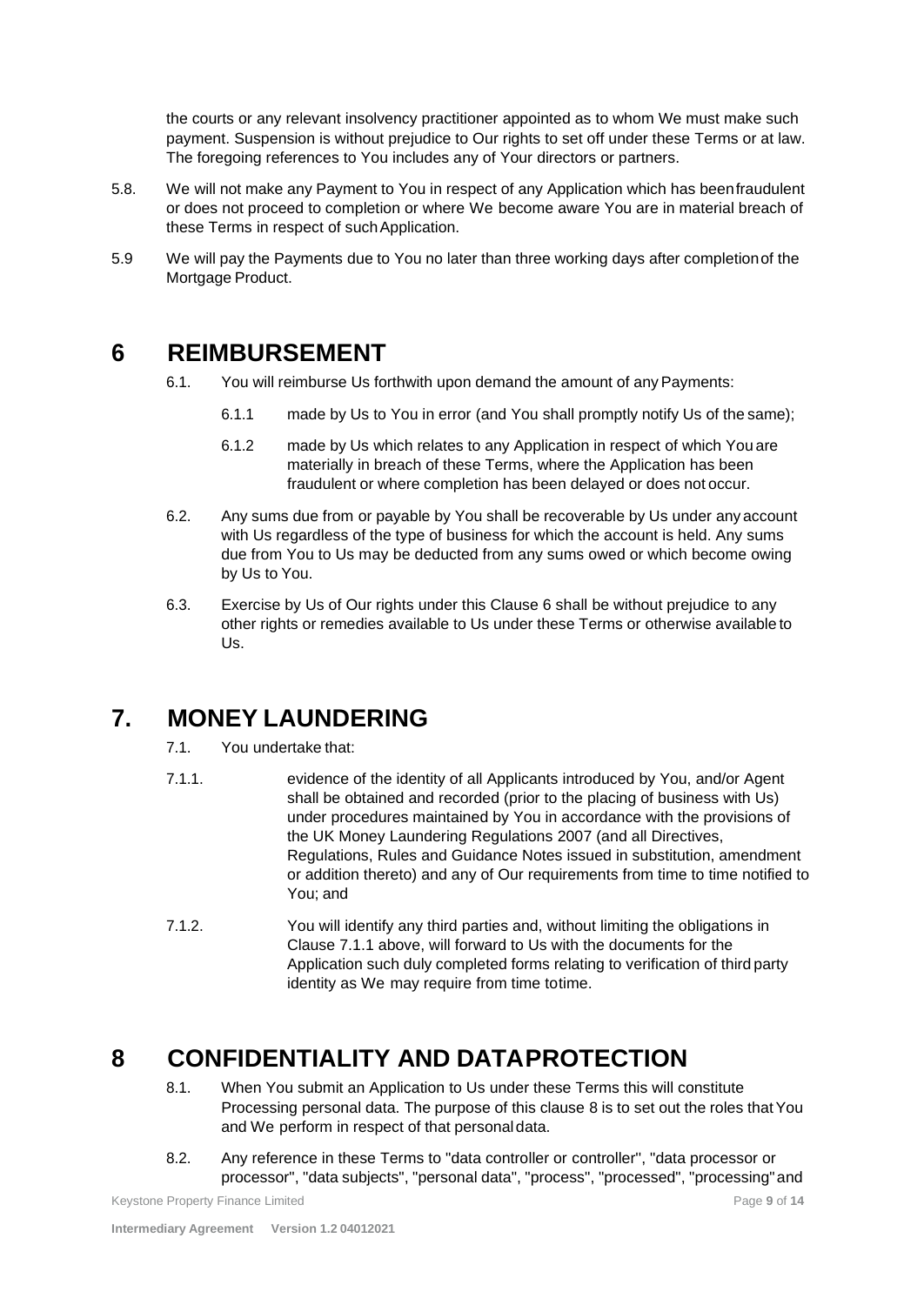"supervisory authority" shall have the meaning set out in and shall be interpreted in accordance with the GDPR or any successor legislation.

- 8.3. When You submit an Application to Us, including when You populate an Application, You do so as a controller of the personal data which you collect and process and provide to Us, and You are solely responsible for the processing of that personal data and ensuring that such processing is undertaken in accordance with the requirements of Data Protection Laws.
- 8.4. You shall ensure that, to the extent that any personal data is to be transferred to Us for the purposes of the Terms, You have a lawful purpose for transferring the personal data to Us, and have complied with all other necessary lawful requirements to enable the lawful transfer of the personal data to Us. We will receive the personal data as a controller.
- 8.5. Each party shall be separately and independently responsible under Data Protection Law for any personal data in respect of which each party is a controller while the personal data is in their possession or under their control. The parties shall, where necessary, cooperate with, and provide reasonable assistance to one another in order to enable each party to comply with their obligations under Data Protection Laws, including (but not limited to):
	- 8.5.1. making available to the other party in a timely manner any correspondence from any data subjects or any relevant supervisory authority in relation to the processing of personal data by that party (to the extent that this is legally permitted); and/or
	- 8.5.2. to the extent appropriate, informing one another of any Data Security Incident which may impact the other party, in so far as such DataSecurity Incident involves the personal data which is processed in relation to the Terms.
- 8.6. You will not divulge to any third party any documents or materials of any kind containing information We have identified as Confidential Information or which relates to Our business or affairs or those of any of Our subsidiaries or affiliates or associated companies.
- 8.7. Some or all of the information supplied to Us in connection with an Application will be held on computer and/or paper and will comprise personal data. Unless required to do so by law, We will not disclose such information to anyone else other than Our agents or other third parties to assist in the provision and servicing of the business You have introduced to Us, or any prospective transferees or assignees, for any other purpose covered within these Terms.
- 8.8. We shall be entitled to use any information including personal data supplied by You for considering this and any subsequent business from You; for administrative purposes including contract management; to conduct market research and statistical analysis; for informing You about new products, services, and about changes in the terms for existing products; for fraud and money laundering prevention; forpreparing strategic or other marketing plans and gauging product sales, or in connection with any prospective sale or assignment of our business or partthereof.
- 8.9. Prior to communicating an Applicant's personal data and/or sensitive personal data You will draw the information in relation to applicable Data Protection Laws and which appears on any relevant document, to the Applicant's attention and, in particular, make the Applicant aware of the purposes for which We will process personal data and to whom that personal data may be disclosed.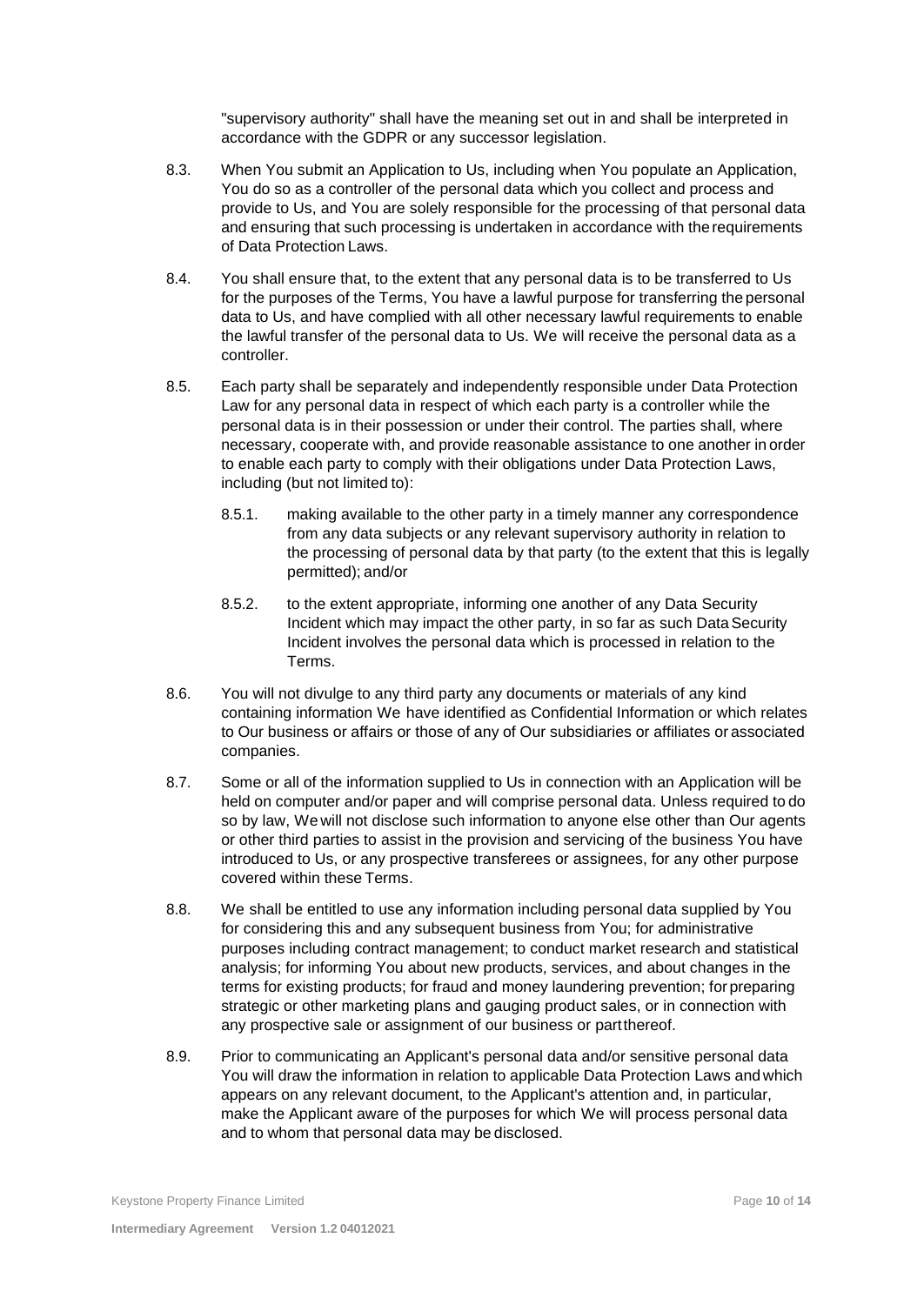- 8.10. For the avoidance of doubt, Wemay use personal data supplied to Us by or on behalf of an Applicant for any purpose which is lawful and/or with the Applicant's consent under applicable Data ProtectionLaws.
- 8.11. We and You confirm to each other that we are registered under applicable Data Protection Laws and We and You each warrant that we will at all times comply withall provisions of applicable Data Protection Laws and any other applicable legislation relating to personal data. You will immediately inform Us in writing and at Your own cost if, in Your reasonable opinion, You have failed to comply with any provision of applicable Data Protection Laws. Wewill immediately inform You in writing and at Our own cost if, in Our reasonable opinion, we have failed to comply with any provision of applicable Data Protection Laws.
- 8.12. Any breach of this clause 8 by You may be a material breach of this Agreementwhich is not capable of being remedied, irrespective of whether any financial loss or reputational damage arises, and irrespective of the level of any financial loss or deprivation of benefit arising, as a consequence of suchbreach.
- 8.13. Please note that telephone calls may be recorded or monitored for security ortraining purposes.

## <span id="page-11-0"></span>**9 COMPLAINTS**

- 9.1 You will, immediately on becoming aware of any complaint by an Applicant or other person or any breach or potential breach of any legal or regulatory requirements or of Your duties under these Terms, notify Us.
- 9.2 Where the complaint relates to and is shown to be made against Us Wewill conduct and deal with any such complaint in accordance with Our complaints policy.
- 9.3 You will at Your own expense use Your reasonable endeavours to provide promptly all information and assistance required by Us in dealing with the complaint.
- 9.4 We will (where appropriate) notify You of all complaints relating to You received on cases pursuant to Applicants and will use Our reasonable endeavours to provide You promptly with such information as is necessary (and which is under Our control), in order to enable You to deal with the complaint progress (subject always to any legal or regulatory constraints on Us).
- 9.5 You will deal with any complaints against You in accordance with all legal or regulatory requirements and where a complaint relates to Applicants You will keep Us informed of its progress and supply Us with any information We reasonably requestto the extent You are legally bound to doso.

## <span id="page-11-1"></span>**10 INTELLECTUAL PROPERTY**

- 10.1 We are the owners of all Intellectual Property rights in materials supplied by Usand, other than as set out in Clause 10.2 below, You will not acquire any rights under these Terms in relation to the same.
- 10.2 You are authorised to use, download and print materials supplied by Us for the purpose of performing Your obligations under these Terms. You may not otherwise extract or distribute any such material or use any such material for any commercial benefit to yourself or others.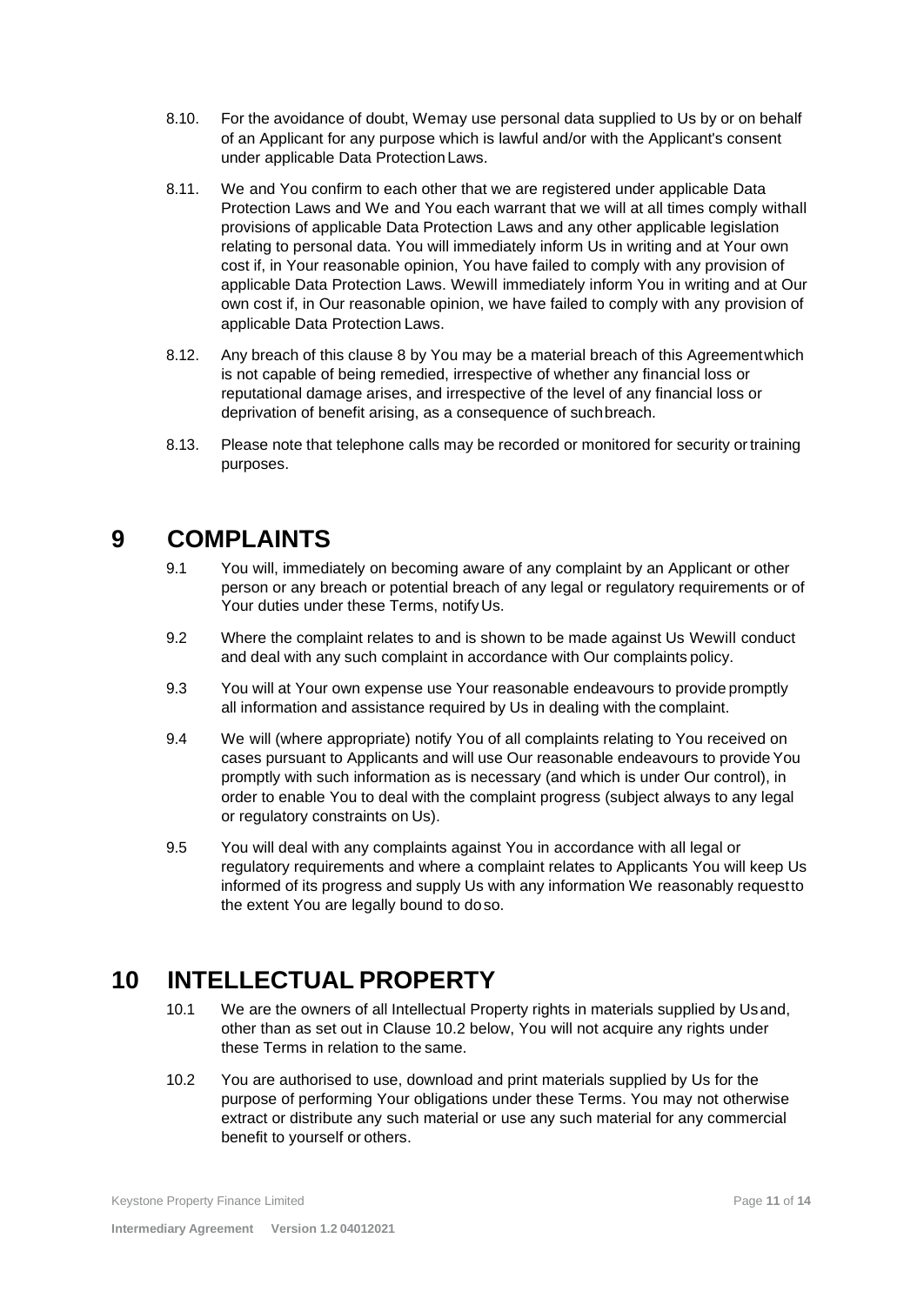# <span id="page-12-0"></span>**11 INDEMNITY AND LIMITATION OFLIABILITY**

- 11.1 You will indemnify Us in respect of any liability, losses, damages, or costs We may suffer or incur arising from any breach of the warranties, representations, or obligations under these Terms (including any breach of a relevant regulatory rule or applicable law) or by reason of any misrepresentation or negligent, tortuous, delictual or fraudulent act or as a result of any incorrect or misleading information that has been knowingly or negligently provided by You whether to Us, an Applicant or any other person. This indemnity is a continuing indemnity that will apply aftertermination of these Terms.
- 11.2 We will only be liable to You for losses arising directly as a result of negligence, fraud, or wilful default by Us. In no event will We be liable for special, indirect, consequential damages or losses, or for loss of data, profit or business opportunity.
- 11.3 Nothing in these Terms shall have the effect of excluding or limiting either party's liability to the other where such exclusion or limitation would not be lawful.

#### <span id="page-12-1"></span>**12 VARIATION**

- 12.1 As well as Our right to vary any rate of Payment as set out in Clause 5.1, We may vary these Terms on one month's notice unless changes to any regulatory rule or applicable law require a variation of these Terms to take effect earlier than that date, in which case changes shall have effect on such earlier date and notice of variation shall be given as soon as is reasonablypracticable.
- 12.2 Where there are changes in legislation or the rules or guidance of any relevant statutory regulatory authority, any relevant provisions in these Terms will be deemed to be amended accordingly.

#### <span id="page-12-2"></span>**13 TERMINATION**

- 13.1 Either party may terminate the Agreement on these Terms by giving one month's notice to the other.
- 13.2 We may terminate the Agreement on these Terms with immediate effect onthe occurrence of any one or more of thefollowing:
	- 13.2.1 any material breach by You or any person or body for which You are responsible of any of the provisions contained within these Terms;
	- 13.2.2 You or any of Your employees, officers or owners have been charged with or convicted of any offence involving dishonesty or fraud or are subject to any investigation or enforcement action by the FCA and/or PRA or any other regulatory body;
	- 13.2.3 You cease to be appropriately authorised (or as applicable an Appointed Representative) to carry out the business contemplated by these Terms;
	- 13.2.4 cessation or suspension or intended cessation or suspension of Your operation or in any circumstance where in Our reasonable opinion it is likely to affect materially Your ability to perform Your obligations under these Terms; or
	- 13.2.5 material litigation, insolvency, or reconstruction involving You (including any of Your partners if You are a partnership) including (without limitation)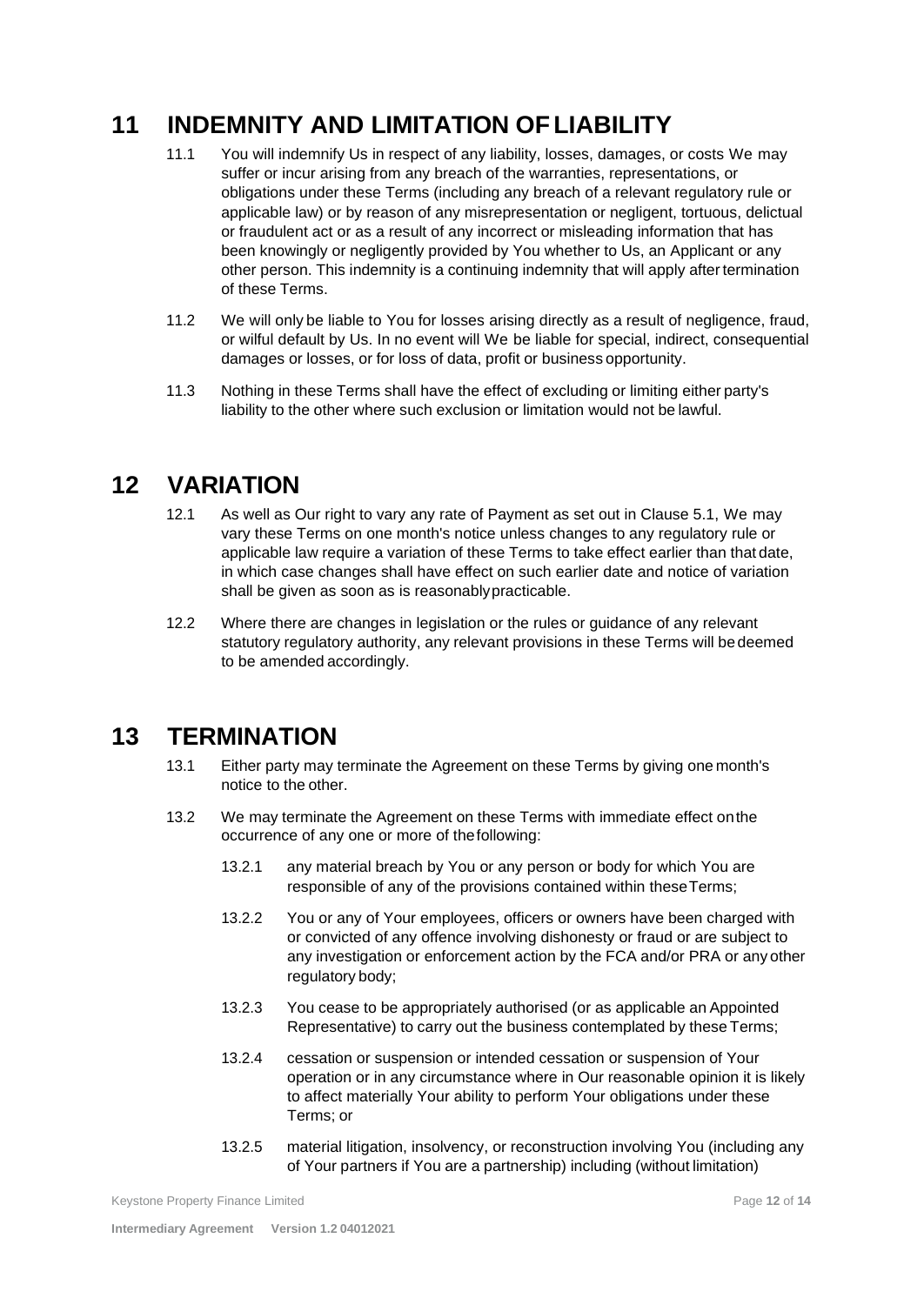bankruptcy, dissolution, sequestration, administration, winding up, or seizure of assets or entry into any arrangement or composition with creditors.

- 13.3 Any termination by Us shall be without prejudice to any other remedies that We may be able to pursue against You, including in respect of accrued rights.
- 13.4 Upon termination, You will:
	- 13.4.1 not proceed any further with any Application and shall cease all promotion of Our business or the any mortgage products offered byUs;
	- 13.4.2 return to Us as soon as reasonably practicable any property belonging to Us;
	- 13.4.3 repay all sums then and subsequently outstanding to Us within 28 days of the termination taking effect or on the date such sum is ascertained (if later);
	- 13.4.4 be entitled to any unpaid Payments accrued to the date of termination but shall forfeit entitlement to all other Payments falling due after the date of termination.
- 13.5 Clauses 2.4, 2.5, 2.6, 3.2.3, 3.2.8, 3.2.10, 4, 6, 8, 10, 11, 13 and 15 will remain in full force and effect notwithstandingtermination.

## <span id="page-13-0"></span>**14 NOTICES**

- 14.1 Any notice under these Terms shall be in writing and may be served by sending the notice (i) by first class post, in Our case, to such address as We advised You from time to time and in, Your case, to the last address known to Us or (ii) by email to the latest email address notified to the other party from time to time. Any notice shall be deemed to have been received, in the caseof:
	- 14.1.1 first class post, 2 working days from the time of posting; and
	- 14.1.2 by email upon completion of transmission, subject to non-receipt of notification of failure oftransmission.

#### <span id="page-13-1"></span>**15 GENERAL**

- 15.1 Any failure or delay by Us or You to exercise or enforce any rights under these Terms and/or in law shall not be deemed to operate as a waiver of any such rights nor prejudice their enforcement in anyway.
- 15.2 You may not assign, transfer subcontract or otherwise dispose, in whole or in part, of any of Your rights or obligations, without Our prior written consent. All or any of our rights can be assigned at any time without Your consent and references to 'We", "Us" and "Our'' includes Ourassignees.
- 15.3 These terms set out the entire agreement between Us and You in substitution of any previous oral, written or implied agreement or representations, to the extent permitted by law.
- 15.4 The parties do not intend that any term should be enforceable as a result of the Contracts (Right of Third Parties) Act 1999 or otherwise by any person who is not party to these Terms.
- 15.5 In the event any provision in these Terms shall be declared void, voidable, illegal, or otherwise unenforceable by a judicial or other competent authority the parties agree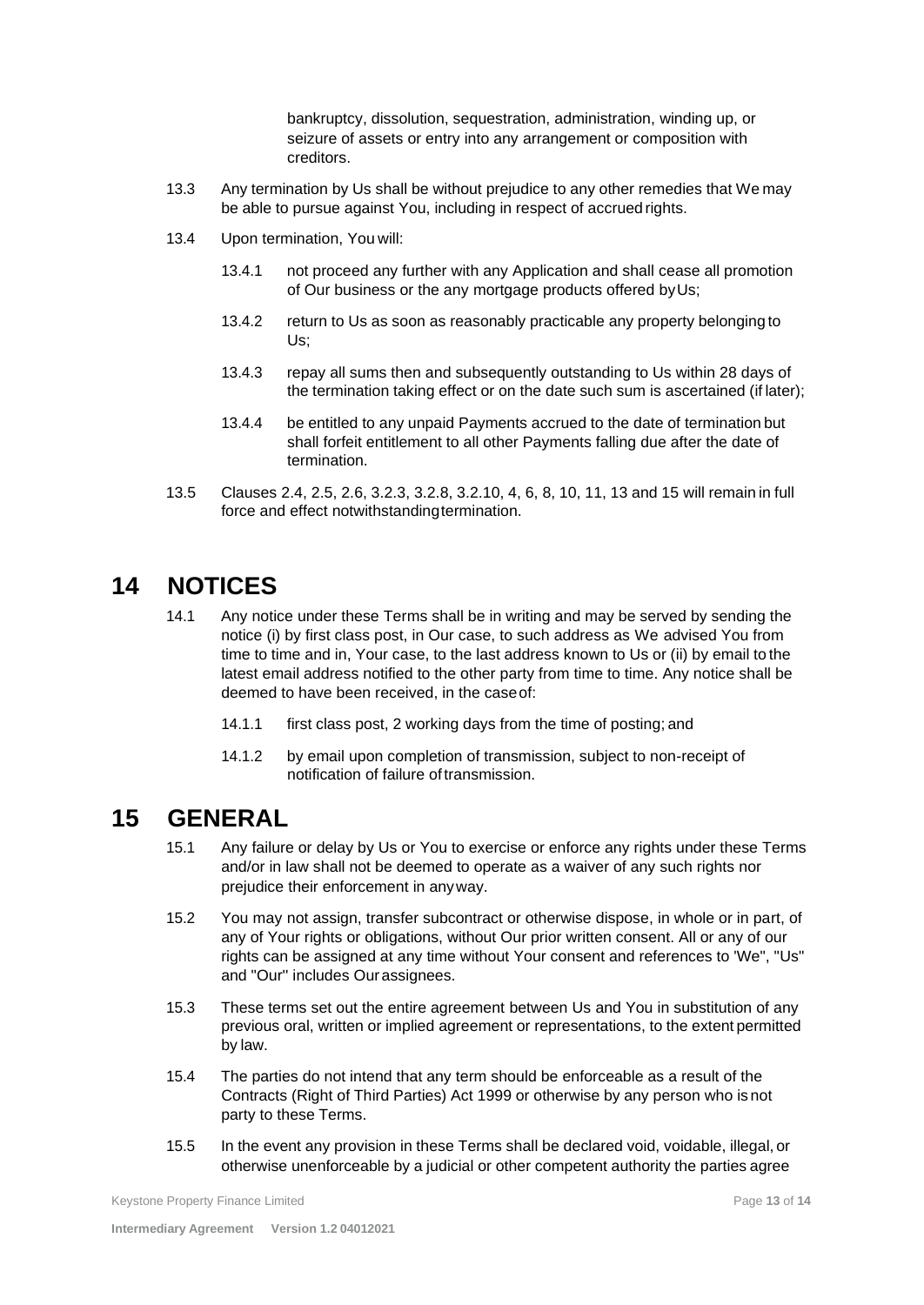that any such provision shall be amended in such reasonable manner as achieves the intention of the parties without conflict with the judicial or other competent authority and that the enforceability of the remaining provisions shall not be affected.

- 15.6 Nothing in these Terms should be construed as indicating or giving rise to a joint venture or partnership.
- 15.7 You accept that under these Terms We may from time to time make such relevant searches and checks in respect of You and Your owners/principals (including in relation to credit worthiness) as We see fit.
- 15.8 These Terms shall be governed by and construed in accordance with the laws of England and Wales and You agree to the exclusive jurisdiction of the English and Welsh courts.

In these Terms references to any law or regulatory provision shall be taken to apply as amended or replaced and in force from time to time.

Please sign and date the attached copy of this agreement and return it to Us, whereupon, the terms of the agreement set here will come into effect for you to process applications and avail of our products and service.

#### **FOR AND ON BEHALF OF KEYSTONE PROPERTY FINANCE LIMITED**

| Signature:                               |  |  |  |  |
|------------------------------------------|--|--|--|--|
| Print name:                              |  |  |  |  |
| Date:                                    |  |  |  |  |
| FOR AND ON BEHALF OF <b>FOR AND SOME</b> |  |  |  |  |
| Signature:                               |  |  |  |  |
|                                          |  |  |  |  |
| Print name:                              |  |  |  |  |